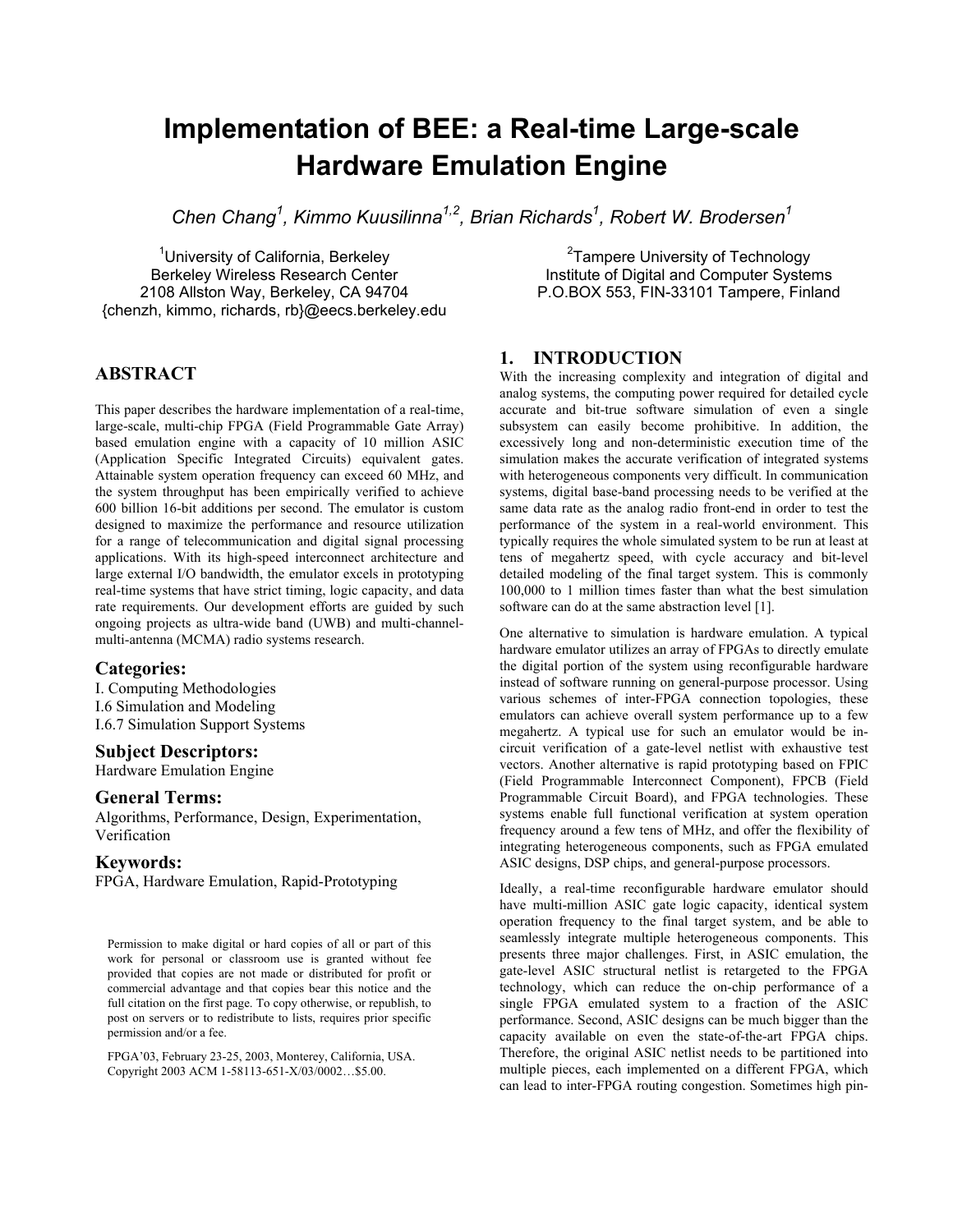count crossbar chips can be used to maximize local inter-FPGA connection while maintaining global routability at the expense of introducing additional delays between FPGAs. Due to insufficient routing resources, time-multiplexed virtual-wiring [2] may be necessary for emulation systems, at the expense of further reducing the overall system speed. Third, most commercial emulators either have limited external parallel I/O bandwidth or complex high-speed serial links, which makes it difficult to connect to analog front-ends. Furthermore, a typical way to implement external I/O connections is through buffered memory to synchronize the interface between digital and analog, which increases the interface design complexity.

Although real-time emulation of arbitrarily fast ASIC designs is impractical, designs with a clock frequency below 60 MHz can be prototyped using the current FPGA technology. For a range of low-power communication system designs, a low system clock frequency is desirable to save power. Direct-mapped parallel architectures are a straightforward way to achieve the necessary performance at the reduced system operation frequency [3], therefore allowing real-time emulation with FPGAs, a preferred solution. The *Berkeley Emulation Engine* (BEE) was built especially for this range of applications. The BEE system has the large design capacity of a hardware emulator—10 million ASIC equivalent gates per module, the extensibility of a rapidprototyping system, a large amount of simple and flexible external interconnects, and the real-time system operation speed exceeding 60 MHz. It is primarily used to emulate real-time communication and DSP algorithms. In addition, a parallel path to the prototyping flow leads automatically from the top-level description to an ASIC implementation. The targeted communication systems include UWB (Ultra-Wide Band) radio and MCMA (Multi-Channel-Multi-Antenna) applications. Both the UWB radio with 1.2 GHz sample rate and the MCMA radio with up to 16 parallel radio front-ends have the worst-case external I/O bandwidth requirement of up to 90 gigabits per second, while the low-power criteria forces the digital portion of the system to have multi-million-gate parallel processing components running at speeds up to 60 MHz.

The rest of this paper describes the hardware architecture of the BEE system in Section 2 and signal integrity issues along with the solutions found in Section 3. Hardware performance results are presented in Section 4. Due to the scope of this paper, the integrated design flow targeting both the BEE and the ASIC implementation can only be briefly introduced in Section 5. Finally Section 6 concludes the paper.

## **2. SYSTEM ARCHITECTURE**

## **2.1 Overview**

Figure 1 depicts the overall structure of the BEE system, which consists of three major components: BEE Processing Units (BPUs), analog front-ends, and host servers. Users first create their target design under Matlab Simulink [4], then synthesize on the host server into FPGA bit-streams, which are downloaded later through Ethernet to BPUs for emulation. Each BPU can directly connect to multiple analog front-ends through either Low-Voltage TTL (LVTTL) or Low-Voltage Differential Signaling (LVDS) signals. Multiple BPUs can also be directly linked to form aggregated systems to increase emulation

capacity, or networked through the analog front-end, such as a RF communication front-end, to form wired or wireless asynchronous networks for complete multi-node communication network testing in realistic channel environments.



**Figure 1: BEE system overview** 

## **2.2 BEE Processing Unit**



**Figure 2: Complete BPU with a radio front-end** 

As shown in Figure 2, the core of a BPU is the Main Processing Board (MPB), which provides the computation power for the system. Eight riser I/O cards, vertically mounted to the MPB, provide a total of 2400 external connections off the BPU. A StrongARM-based single board computer (SBC) establishes the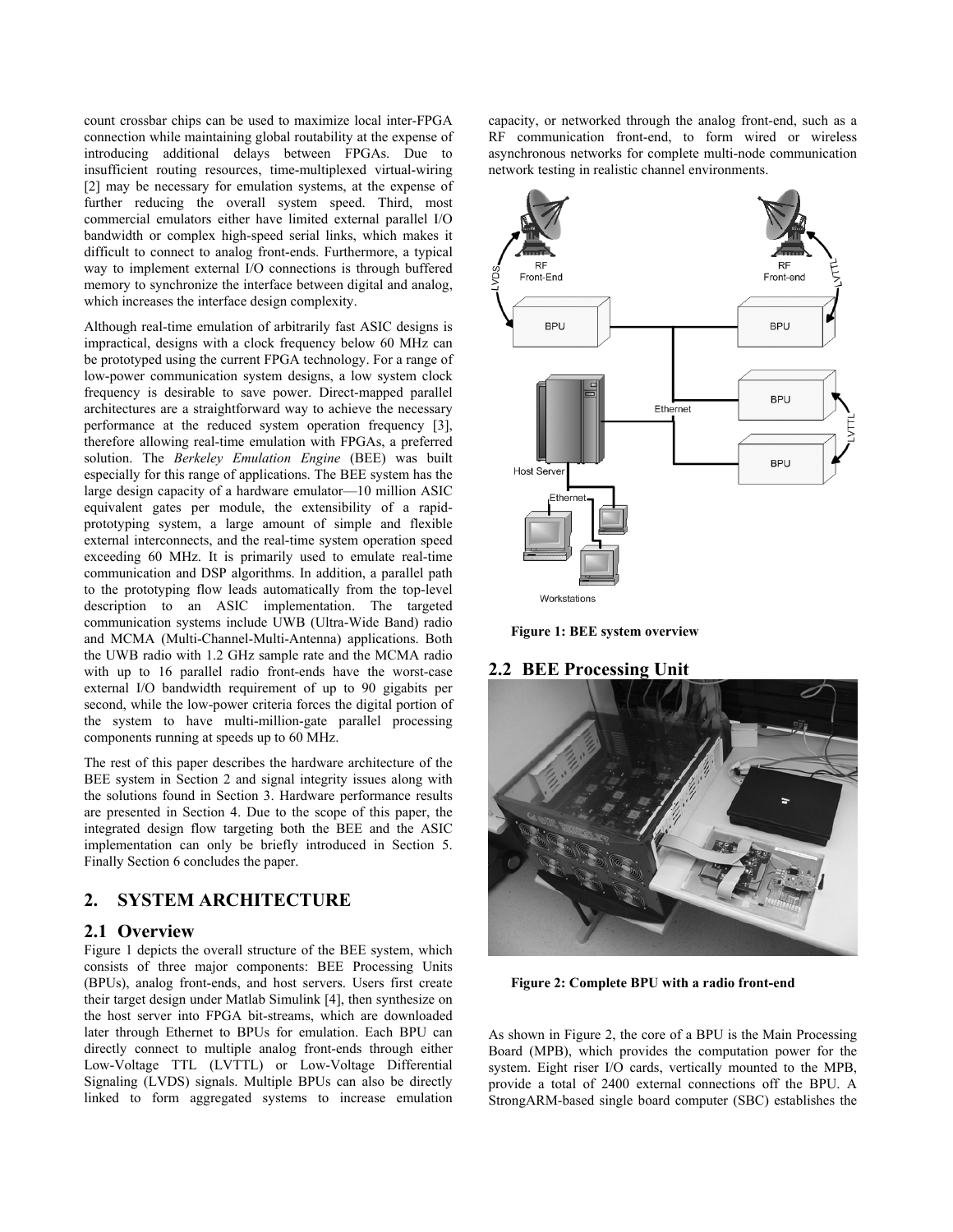connection between the BPU and the host server through a 10Base-T Ethernet link. A separate power board (not shown in Figure), along with two modular AC/DC converters, are capable of supplying the system up to 800 W.

Each MPB has 20 Xilinx Virtex-E 2000 chips, 16 ZBT (Zero-Bus Turn-around) 133 MHz synchronous SRAMs, and 8 VHDM-HSD (Very High Density Modular-High Speed Differential) I/O connectors for front-end connection and system expansion.

#### **2.3 On-board Inter-FPGA Connections**

As for any hardware emulator, the effectiveness of the inter-FPGA connection topology directly affects the performance, the algorithm mapping, and routing capability. The basic architectures analyzed in the literature are mesh (Figure 3a) [5], and partial crossbar (Figure 3b) [6], [7]. Previous research has shown that the partial cross bar is one of the most effective architectures [8], [9], and hybrid architectures, such as the hybrid complete-graph and partial-crossbar (HCGP, Figure 3c), have also been proposed to out-perform pure partial-crossbar structures [10].

Nevertheless, interconnect structure is not the only factor that determines the overall emulator performance. The logic capacity of each individual FPGA, that is, the granularity of the emulation system, also plays an important role in achieving desired performance. On one hand, high-density FPGAs can sometimes relax the inter-chip connection requirements by absorbing more tightly integrated design modules into each FPGA. On the other hand, FPGA utilization is directly affected by the interconnect topology. In an interconnect-constrained multi-FPGA system, the FPGA utilization can easily be driven below 50%. Simply increasing the number of I/Os on the FPGAs often helps little in reducing the routing congestion while it simultaneously increases the printed circuit board (PCB) design complexity.

Given the BEE system target design capacity of 10 million ASIC equivalent gates, 20 high-density Xilinx XC2000E FPGA chips are needed, each with a capacity to emulate half a million logic gates. Then, to maximize the interconnect bandwidth between the chips while achieving above 60 MHz link speed, all 20 FPGA chips need to be placed on the same PCB. Finally, from available Xilinx FPGA packages, the 680-pin chip with 512 user I/Os was chosen to keep PCB design complexity under bound.

To match the direct-mapped architectures, which typically have more local connections than global routes, 16 out of the 20 FPGAs are used to the form a 4-by-4 array, and the 8-way local mesh structure is used to provide local interconnect, thus creating a uniform and tightly integrated reconfigurable fabric among the FPGAs. Each mesh link is 48 bits wide and can be configured at run-time for bi-directional signaling. The FPGAs on the periphery of the board have either 3 or 5 neighboring FPGAs, thus the remaining links are routed to the nearby off-board connectors.

Although the local 8-way mesh is an effective interconnect strategy for direct-mapped architectures, it has two major weaknesses. First, long connections between large design

modules, such as in a feedback loop, compete not only with local connection for the available channels, but also FPGAs along the path. For example, if a global 8-bit bus needs to be connected between the top-left FPGA and the bottom-right FPGA, then using only the local-mesh, the connection needs to pass through the two FPGAs in the middle of the board. Each of the FPGAs has to dedicate 16 I/O pins to pass-on the signal. Therefore, the route-through FPGA I/O pin resources are reduced by two times the width of the global connection. Second, control logic, which may be a single large module that connects many data-path modules, competes with data-path components for FPGA capacity and routing channels.



**Figure 3: Various multi-FPGA interconnect topologies** 

In light of the above two weaknesses, a global mesh was designed on top of the local mesh. Four FPGAs are used, one in each quadrant of the board. Since these FPGAs can be used as a crossbar for global routing, they are dubbed XBAR for distinction. Each XBAR connects to the neighboring four FPGAs in the same quadrant via a 36-bit wide link and to other XBARs through a 96-bit link in a 3-way second layer mesh. The resulting routing architecture is depicted in Figure 4 and called a *Twolayer Mesh*. Under this structure, global connections can be routed though the XBARs independent of the local mesh. In addition, since each XBAR has a total of 288 inter-XBAR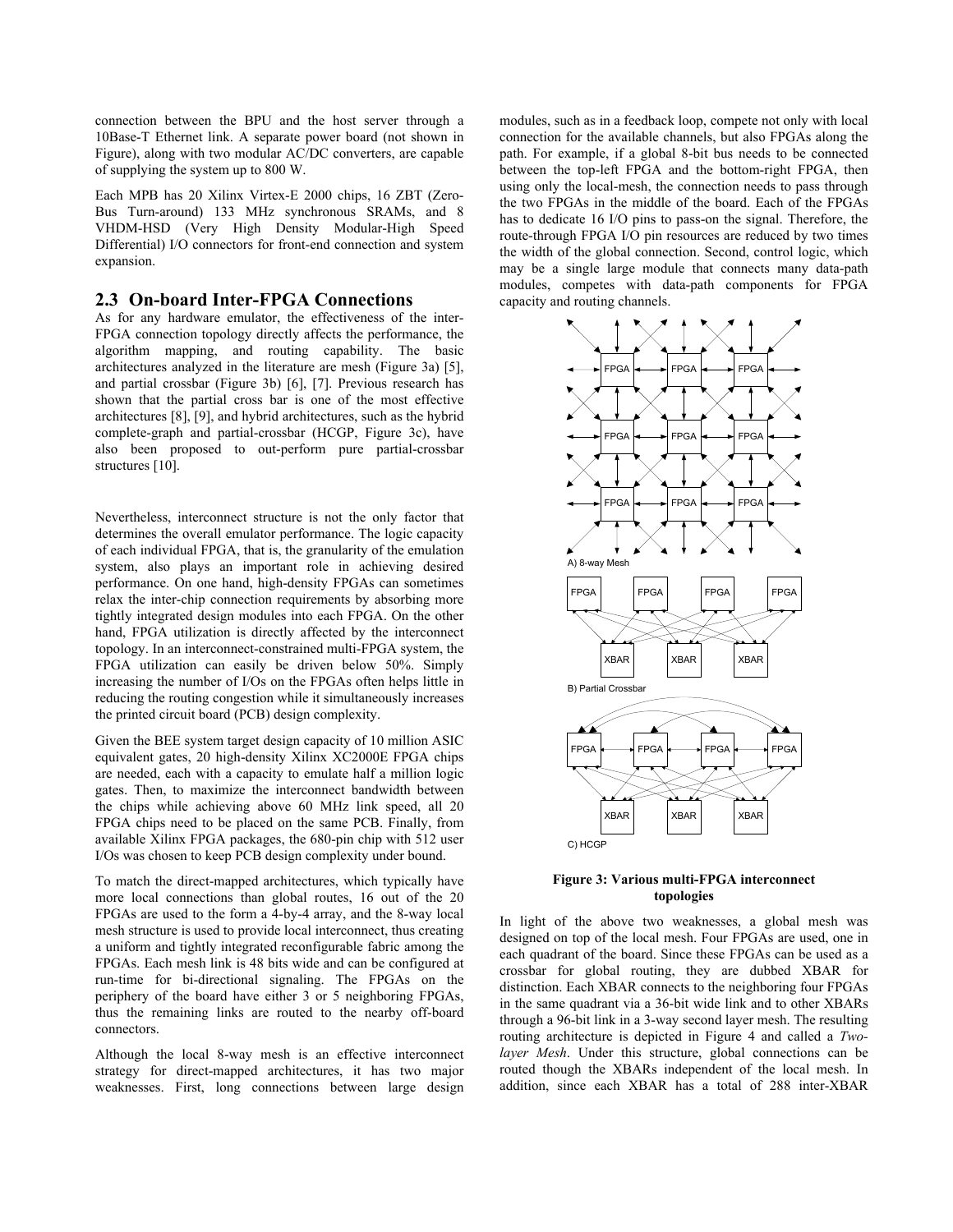connections and 144 XBAR-to-FPGA connections, the 2-to-1 ratio ensures efficient utilization of the global routing channels between non-neighboring FPGAs. Furthermore, XBARs can be effectively used for central control logic in a quadrant, while the data-path is distributed among the four FPGAs.



**Figure 4: Second layer XBAR mesh** 

When compared to other interconnect topologies, such as simple 8-way mesh or HCGP, with the same four-by-four array of FPGAs used in BEE, the Two-layer Mesh has on average a lower number of hops between FPGAs, which in general leads to lower inter-chip latency. However, this design limits the scalability of the system. Although up to four BPUs can be directly connected using external connections, the increased latency and the reduced connection bandwidth between BPUs drastically reduces the usability of large systems scaled in this fashion.

#### **2.4 External I/O Connections**

The simplest way to link the BPU to analog front-ends or other BPUs is through external connectors using LVTTL signals. However, when external cables are used, the LVTTL signal strength degrades rapidly with the increase of cable length, limiting the maximum link speed to less than 40 MHz over a 1 meter long ribbon cable. Therefore, when higher than 60 MHz links are desired, Low-Voltage Differential Signaling is used instead. LVDS links can achieve up to 200 Mbps speed over a 2 meter twisted-pair cable.

Using LVDS solves some of the speed and cable length problems; however, it also creates two new problems. First, LVDS signal termination is asymmetrical. Second, the LVDS drivers used on the Xilinx Virtex-E series FPGAs require external source resistor networks to achieve the standard LVDS signal voltage levels [11]. Although both of these problems have been solved using on-chip active termination as provided in the Xilinx Virtex II chips, due to the unavailability of the newer generation FPGA chips at the time of BEE construction, external riser card solution had to be used to maximize the reusability of BEE hardware for many applications.

Riser cards are designed to bridge this link between the MPB and the physical cables to analog front-ends or other BPUs. The 2400 external I/Os from the MPB are broken into 8 groups of 300

signals each. Each group connects to one riser card though a 400 pin connector. Each signal pair of the connector is individually shielded from the other signals, thus lessening cross talk and allowing high-speed differential signals. Immediately after the connector, signals are terminated with appropriate resistor networks on the riser card, and then routed to six 68-pin SCSI (Small Computer Systems Interface) connectors. Using external cables, connections can be established between any two SCSI connectors, therefore also between any two BPUs, a BPU and a front-end, or to form a BPU self loop back. The choice of SCSI connector and cable is mainly due to the high-speed differential signal standard used in SCSI, and the availability of high quality cables and connectors.

Both LVDS and LVTTL signaling standards can be used on the riser cards by simply populating the resistor termination network with footprint compatible resistor chip array packages with different termination structure. In addition to I/O functions, custom riser cards can also be used as expansion modules to integrate heterogeneous components into the BEE system, such as DSP or general-purpose processors, or high-density memory components.

#### **2.5 System Controls**

Another key feature in the BEE system design was the ease of information propagation between the user and the emulator. The use of the integrated single board computer not only removes the requirement of an external service computer, but also provides the Ethernet interface as a convenient link between the user and the BEE system. With a 206 MHz Intel StrongARM Processor, 32 MByte of SDRAM, 16 MByte Flash ROM, 10 Base-T Ethernet controller and connector, and a compact flash slot for expansion, the SBC can support complex software, such as Linux operating system, Apache web server, and other BEE servicing programs. Therefore, the users of the BEE system can easily log into each BPU and perform the necessary tasks. With the compact flash slot, additional storage, such as a micro drive or a compact flash memory card, can further expand the storage capacity of the SBC.

Through the SBC Linux network login interface, the users can remotely control all functions of the system, such as uploading design files and the read-back of emulation results. The SBC connects to the 20 FPGAs on the MPB through a configuration FPGA, which mainly serves as a bi-directional signal multiplexer between the 16 general-purpose I/O lines from the SBC to over 100 control signals on the MPB, some of which are further connected to the power supply system and chassis control switches. Shown in Figure 5, the control functions of the entire BPU can be classified into the following five categories:

- 1) programming the FPGAs
- 2) data read-back from the FPGAs
- 3) clock domain control
- 4) power management
- 5) thermal management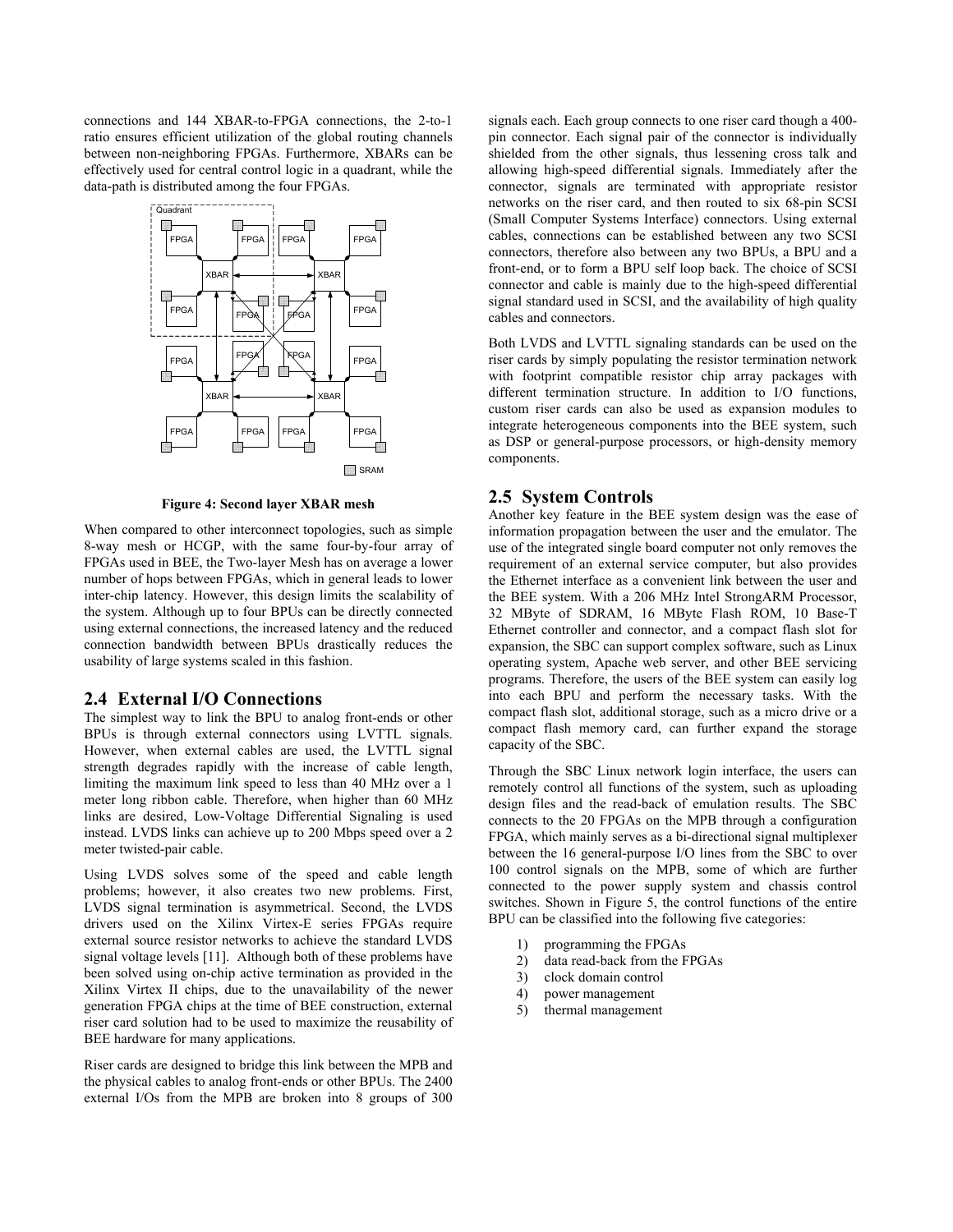

**Figure 5: BEE configuration subsystem** 

Processing FPGAs can be programmed by the SBC using either the Xilinx SelectMAP mode [12] or JTAG [13]. The JTAG daisy chain originates from the configuration FPGA, loops through all 20 processing FPGAs, and back to the configuration FPGA. It can be driven directly by the SBC or through an external header using a JTAG cable from a PC. Due to its faster programming speed, the SelectMAP is used as the primary programming mode. The 14-bit configuration bus originates from the configuration FPGA and routes through all 20 FPGAs.

Read-back of the FPGA signal states can be achieved using the JTAG or through the user bus interface. Read-back directly using the JTAG interface is not only too slow, but also too complex for convenient usage in some applications. Using Xilinx ChipScope ILA (Integrated Logic Analyzer), synchronous data can be selectively recorded in on-chip RAM at the same rate as the design, then read back through the JTAG interface and displayed intuitively as waveforms. However, the JTAG speed limitation still makes it hard to achieve read back at high data rate. Therefore, a user bus interface was designed to provide both runtime upload and read-back capability. After initial programming, the 14-bit configuration bus can be used for communication between the FPGAs and the SBC. Between the FPGAs on the user bus, a throughput of 10 Mbytes per second can be achieved, however, between the SBC and FPGA, the throughput is limited by the SBC to 2 Mbytes per second.

Each FPGA on the MPB can be simultaneously driven by four different clock sources. The primary clock provides a synchronous clock domain throughout the entire board. The source of the primary clock is a configurable PLL clock driver, whose output frequency can be digitally programmed between 1 MHz and 200 MHz by the SBC with a resolution of under 5 ppm. The secondary clock consists of four independent clock domains throughout the MPB, one for each quadrant. Each quadrant clock can be independently driven from an external SMA connector. The tertiary clocks independently provide each of the 16 peripheral FPGAs and the four XBARs with two clock sources. Both clocks originate from a SCSI connector on one of the riser cards; one uses LVTTL signaling, the other uses LVDS.

By implementing a simple resource sharing program on the control Linux module, multiple users can access and run different designs on a single BPU simultaneously. Spatially

different users can be allocated to different FPGA chips or different quadrants of the board. Temporally different users are served in a first come first serve fashion by specifying the duration of the FPGA chip reservation. When the reservation expires, other users can reclaim the FPGA. In practice, each BPU can support between 4 to 8 users depending on contention for shared resources such as system main clock, configuration bus, and external I/Os.

## **2.6 PCB Design & Testing**

Figure 6 shows the photo of the main processing board—a 26 layer PCB, with a width of 58 cm and depth of 53 cm, which is the largest and the most complex board in the BEE system. Table 1 shows statistics of the PCB.

| <b>Component count</b>       | 3400   |
|------------------------------|--------|
| Pin count                    | 28611  |
| Layout area (sq cm)          | 2754.8 |
| <b>Number of nets</b>        | 8493   |
| <b>Number of connections</b> | 19877  |
| Manhattan distance (km)      | 1.167  |
| Etch length (km)             | 1.316  |
| Via count                    | 32334  |

**Table 1: Main processing board PCB** 



**Figure 6: A main processing board and a riser card** 

The complexity of the MPB leads to numerous testing challenges. A rapid diagnostic method is needed to verify connections between the FPGAs and the SCSI connectors through the riser I/O boards. The connectivity diagnostic is separated into two stages. The first stage is to verify connections between the peripheral FPGAs and the external SCSI connectors. The FPGAs are configured to output a distinct sequence of patterns to each of the SCSI connectors through the riser I/O boards; then an external SCSI cable tester is used to display the pattern on LEDs for each of the SCSI connectors. Therefore, all external connections can be verified visually. Second stage is to verify all internal on-board connections between the FPGAs.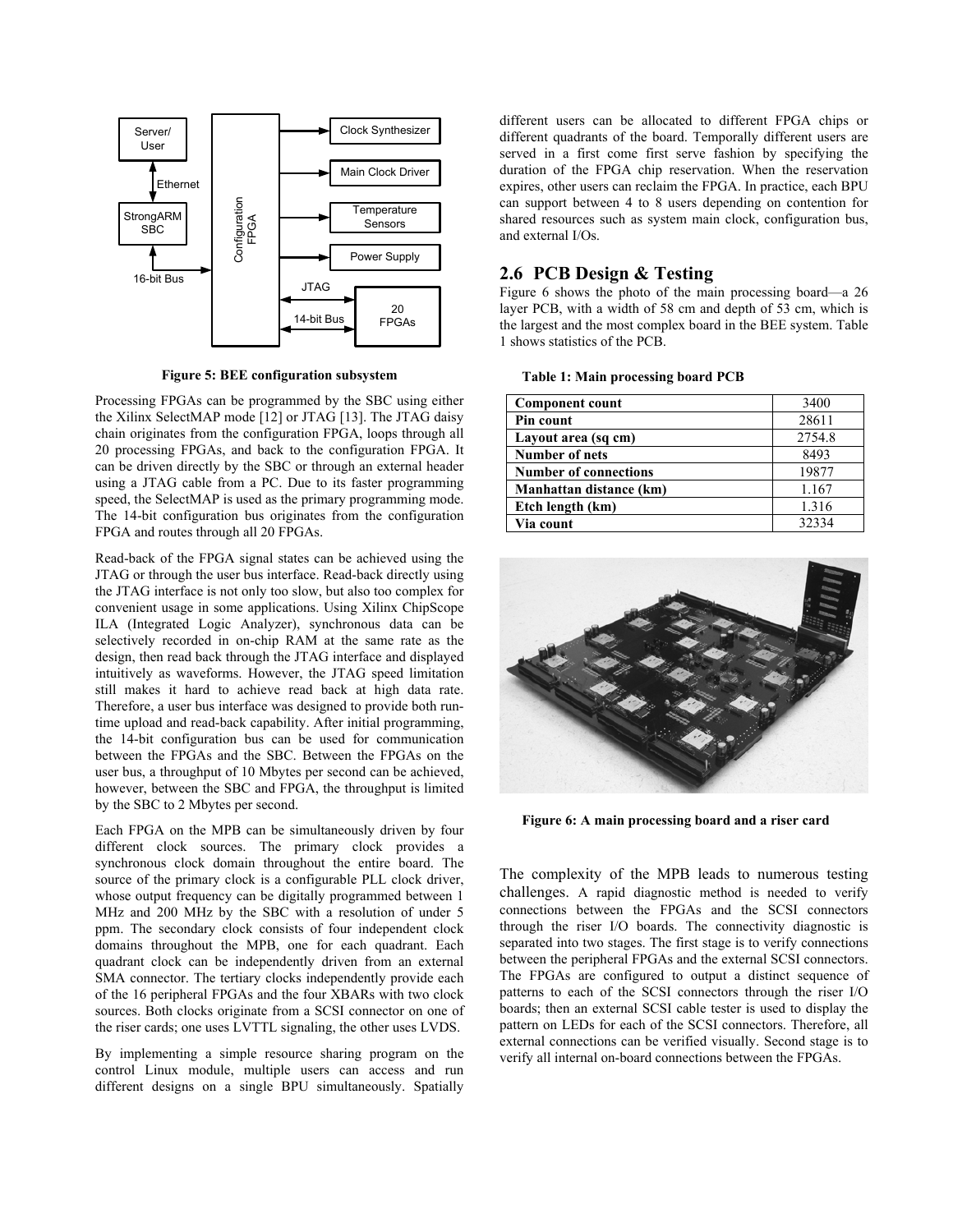## **2.7 Mechanical Issues**

Given the large size of the MPB and the worse case power consumption of 400 W, the BPU mechanical chassis has to not only accommodate the MPB and all the power supplies, but also provide active ventilation for the heat dissipation.

Figure 7 is a cross section photo of the BEE chassis. The MPB slides into a slot in the middle of the chassis dividing it into the upper and lower chambers. The lower chamber contains all the power supplies, SBC, and all internal wires. On the front panel, seven high flow fans are used to cool both chambers. Cold air is pulled into the chassis from the fan panel side, and then exhausted from the opposite panel, thus increasing the airflow speed. Detailed thermal modeling of the chassis has been used to determine the maximum allowed power consumption for each FPGA. When only using the chassis fans, the FPGAs can operate safely up to 12 W each; if passive heat sinks are used, then over 20 W power consumption can be tolerated [14]. All FPGAs are continuously monitored by the configuration FPGA for thermal runaway. If any of the FPGA junction temperatures exceeds 80◦ C, the configuration FPGA automatically shuts off the main power and alerts the user through the separately powered SBC.



**Figure 7: BEE chassis cross section** 

#### **3. SIGNAL INTEGRITY**

As for any large-scale high-speed PCB design, signal integrity is a challenging obstacle in achieving the desired performance within the BEE system. Signal integrity solutions taken in BEE can be classified into the following categories: crosstalk reduction, impedance control, signal reflection reduction, delay matching, and supply voltage bypassing.

The root of the crosstalk problem is the large mount of signal routes on the MPB board. With a given PCB board size, high routing density can cause severe cross talk issues that drastically slow down the overall performance. Thus, the primary method for improving signal integrity is to reduce the routing density, which can be achieved by increasing the PCB area and the total number of PCB layers at the expense of increased manufacturing cost. However, this solution is limited by the PCB manufacturing technology.

The MPB PCB utilizes the largest form factor that was available from the PCB fabrication vendor at the build time, and the number of layers was determined by the routing necessity. Routing density is measured in terms of the space between any adjacent traces, which is kept above 8 Mils between traces on the same layer to reduce crosstalk. In addition, all signals designed to run above 10 MHz are routed on the internal PCB layers as striplines to further reduce inter-layer crosstalk by sandwiching the traces by a power or ground plane. Nevertheless, due the large size of the PCB, long traces, such as between XBARs, requires increased inter-trace spacing to reduce the capacitive coupling.

On the MPB, an impedance of 50 Ohm for single ended and 100 Ohm for differential signals was chosen for approximate matching with signal drivers and other PCBs. Since the external connections use LVDS signaling standard, each differential signal trace pair was routed together with fixed spacing. PCB layer thicknesses and trace widths were chosen to ensure uniform impedance value throughout the board. Similar rules were also used for the riser I/O card PCB design to control impedance matching.

Due to the large PCB size, connections between distant components on the board, such as between XBARs, typically have trace lengths exceeding 30 cm. The 8 mA slow I/O buffer does not exactly match to 50 Ohm impedance, thus signal reflections can degrade signal quality. Therefore, series resistor terminations are used on these long traces to attenuate the reflections. External LVDS connections typically require the termination resistors to be placed within a couple of centimeters from the FPGA chip. As discussed in section 2.4, to increase the reusability of the MPB, external terminations are placed on the riser I/O cards, increasing the distance to approximately 6 cm. Although this approach reduces the maximum LVDS link speed, the external differential links can still operate at 160 MHz speed.

Careful routing of the clock traces is critical for reducing clock skew on a large PCB. Since the main clock originates from the center of the board, if routing to each FPGA followed the shortest route, the trace length would vary over 15 cm between the near and far chips. Therefore, all clock traces are routed manually, matching lengths to within one tenth of a millimeter, and are isolated from other signal traces by using dedicated PCB layers.

Ground bounce is another problem due to high switching activity on multiple high pin-count FPGAs. In extreme cases, the voltage drop could be so significant that the chip can momentarily malfunction and produce errors. Therefore, sufficient bypassing capacitors of various values are necessary to ensure the proper operation of the system. There are over 2400 bypassing capacitors on the MPB, which are divided into four tiers of values: 47 nF, 100 nF, 100 µF and 2200 µF.

#### **4. TEST AND MEASUREMENT**

After the assembly of all four BPUs, a series of tests were performed to verify the functionality, as well as to determine the performance and capacity of each system. Functionality tests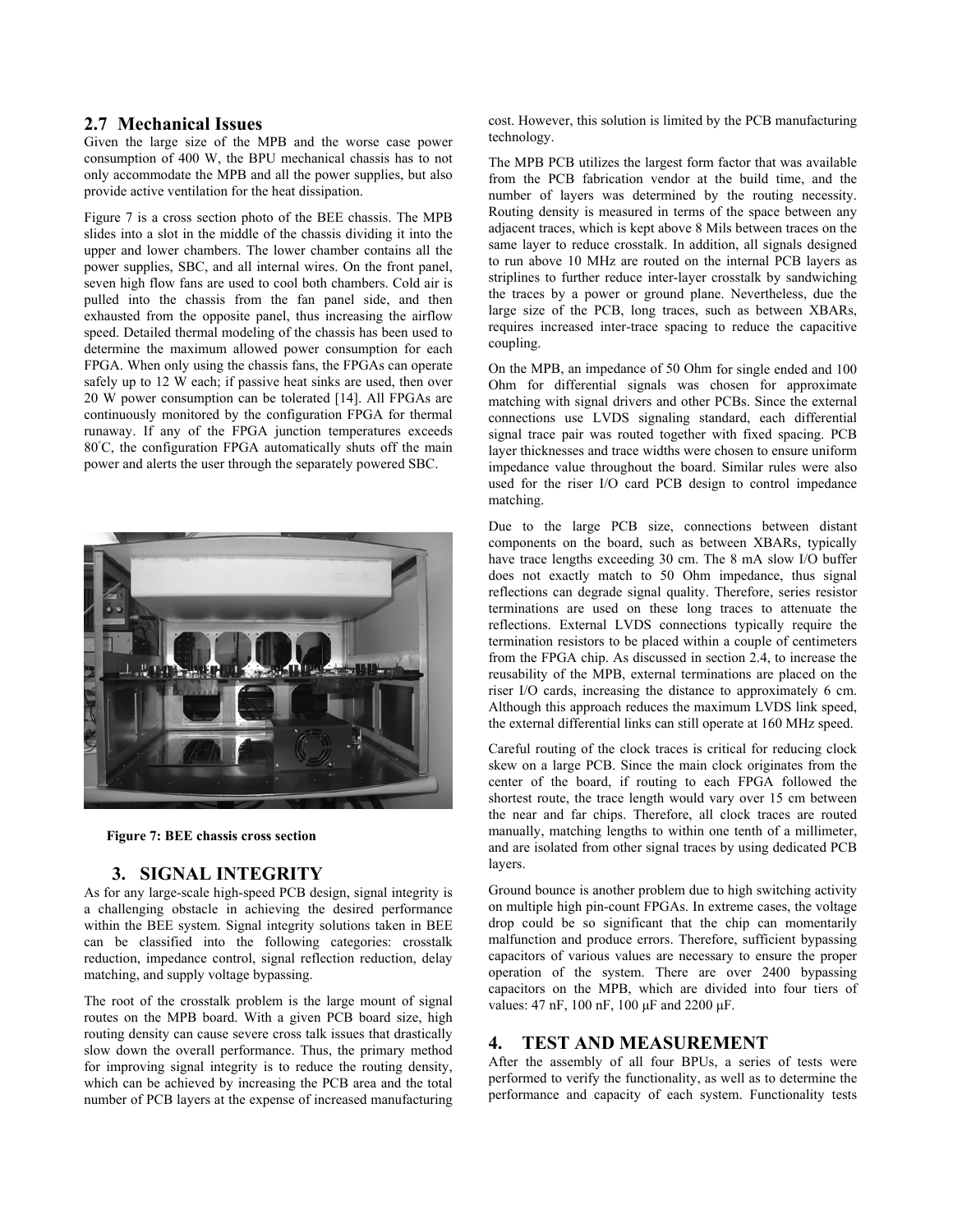verify the basic operation of the system, such as system power up with proper voltage levels, programming all FPGAs though JTAG and through SBC Ethernet link, and so on. Performance tests measure the maximum clock speed, internal inter-chip speed, and external link speed. Capacity tests gauge the maximum design size and the throughput of the system. All performance tests are done using designs implemented directly on the FPGAs, rather than through logic analyzer measurements. Therefore, tests can be easily repeated on different BPUs for consistency and convenience.

## **4.1 System Clock Rate**

The maximum clock rate of the system is determined through the clock speed test. The programmable system main clock is slowly ramped from 1 MHz, until the test structure indicates an error. This clock rate has been measured to be above 160 MHz for all four BPUs. Since the internal clock rate of the clock speed test design on the FPGA is estimated to be above 180 MHz with Xilinx post placement and routing timing analysis, the failure at 160 MHz is most likely due to the distribution of the main clock on the PCB. Therefore, 160 MHz is determined to be the upper bound of the distributed system clock. However, in practice, the clock rate usually does not exceed 100 MHz because of the design style and goals, and if higher clock rates are desired, onchip delay-locked loops can be used to double or quadruple the clock frequency on the FPGA.

## **4.2 On-board Internal Connections**

The inter-FPGA link speeds are one of the determining factors of the overall system performance. Nevertheless, due to the vast amount of links, the precision measurement of the link speed is usually tedious and time-consuming. Instead of measuring the links speed for every single connection individually, the speed is measured on the whole group of signals between two chips, that is, 48 bits between FPGAs, 96 bits between XBARs, and 36 bits between FPGAs and XBARs. The source FPGA implements a pseudo-random number generator to create for every clock cycle a unique word as well as the checksum bits. The data word and its checksum are transmitted through the link under test to the destination FPGA, where the data word is extracted and its checksum recomputed and compared with the transmitted checksum. If the two checksums are not matched, an external LED indicator is lighted. The inter-FPGA links are registered on both the source and destination FPGA, and the registers are packed into the I/O block to minimize the effect of on-chip routing on the inter-chip link speed. The designs on both the transmitter and receiver side are capable of running at over 158 MHz on-chip as reported by the Xilinx post placement and routing timing analysis. Since each FPGA only directly connects to one LED, several sets of tests are needed to cover all the links on the MPB, each exclusively covering a portion of the links on the board.

As summarized in Table 2, using the 12 mA slow LVTLL I/O buffers, the internal link speed on all BPUs can achieve at least 60 MHz. The relatively large speed variations on the same BPU is largely due to the link trace length differences. In general, the adjacent FPGAs have much higher link speeds than the longer range links, such as between XBARs. Illustrated in Figure 8, the link speed profiles for each BPU look very different from each other; however, the mean and standard deviation only varies less than 5% among different BPUs.



**Figure 8: Internal link speed histogram** 

**Table 2: Internal link speed statistics** 

|                  | <b>BPU1</b> | BPI12 | <b>BPU3</b> | BPU4  |
|------------------|-------------|-------|-------------|-------|
| Mean (MHz)       | 90.2        | 95.1  | 92.7        | 98.1  |
| <b>STD</b> (MHz) | 16.3        | 19.1  | 172         | 19.1  |
| Min (MHz)        | 60.3        | 62.5  | 63.5        | 65.5  |
| Max (MHz)        | 116         | 136   | 137.5       | 145.8 |

The connection speed between a FPGA and a SRAM can be determined by first writing a sequence of random words to the SRAM and then reading them back for comparison. Since the connection is always less then 5 cm and routed similarly throughout the board, the maximum speed of above 110 MHz is achieved consistently throughout all FPGAs on all BPUs.

## **4.3 External Connections**

External link speeds can also be determined using similar methods as internal links. In this case, an external cable is used to link between any two SCSI connectors on either the same or different riser cards. The data link loops through the riser I/O card and the external cable, then back through the riser I/O card and connector to either another FPGA or back to the same FPGA. In addition to the LVTTL standard, external links can use LVDS standard. Due to the addition of riser I/O cards and the external 1 meter long cable, when using LVTTL, the maximum external links speed is between 30 MHz to 50 MHz; when using LVDS, the maximum speed is between 160 MHz and 210 MHz.

## **4.4 System Configuration**

Another important performance factor is the run-time configuration and read-back speed. As explained in Section 2.5, the configuration bus originates from the SBC, and is then multiplexed by the configuration FPGA to the rest of the 20 FPGAs. The same bus is used at run-time for communication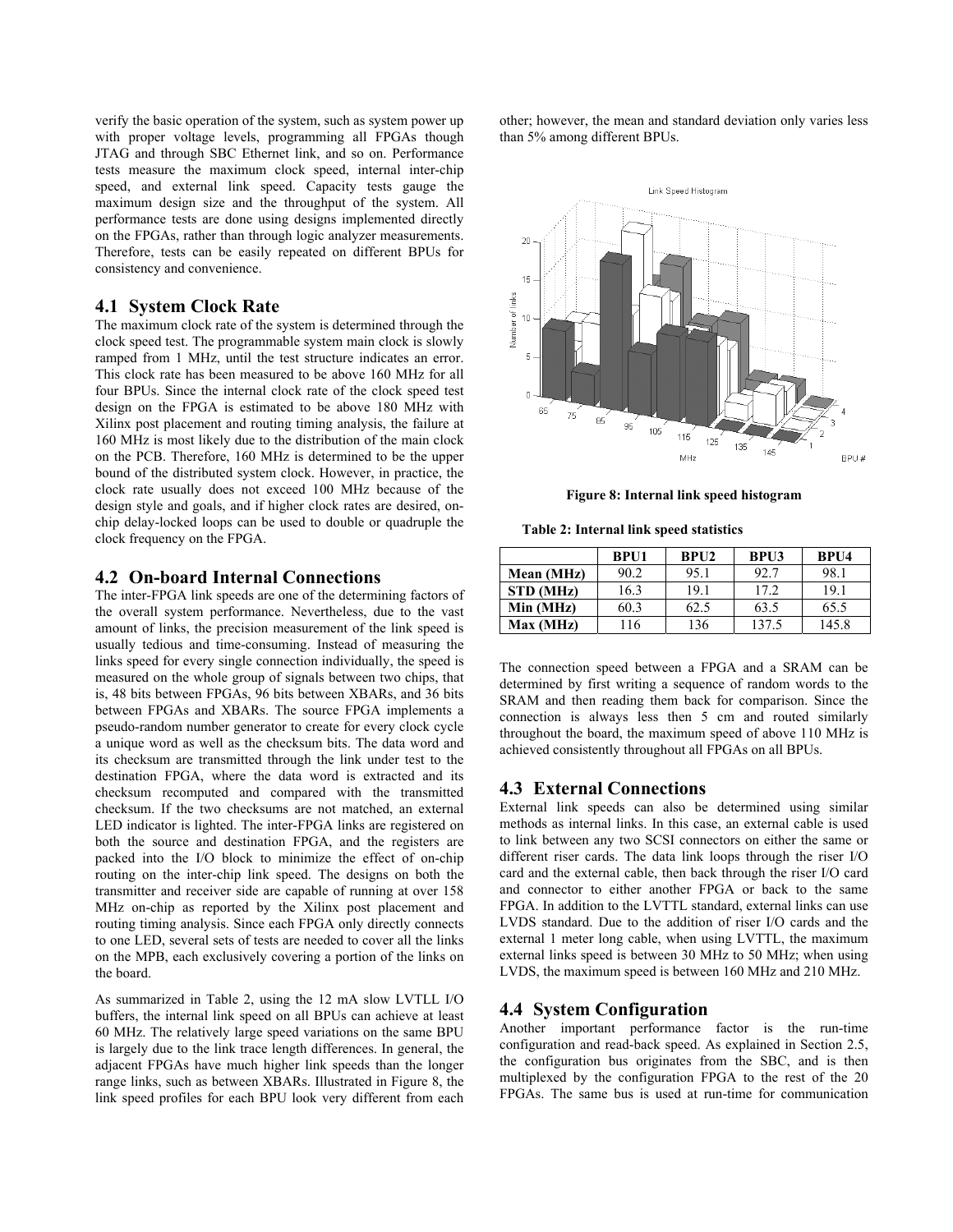between the SBC and the FPGAs. Between the configuration FPGA and the rest of the chips, the bus has been verified to operate at 10 MHz. However, due to the Linux kernel overhead and the StrongARM GPIO (General Purpose Input and Output) speed limitations, the link between the SBC and the configuration FPGA can only achieve up to 2 MHz. Furthermore, due to the 10-base-T Ethernet link interface, the connection between the SBC and client workstation is limited to 10 megabits per second, which in practice is typically 7 Mbps. Given the above limitations, the entire process of downloading a bit file to the SBC and then programming it onto the FPGA, takes about 2 seconds, which is substantially faster than using the JTAG interface, which takes about 30 seconds. At run-time, the communication between the client PC and the FPGA on the MPB is limited to about 1 MByte per second.

#### **4.5 System Design Capacity**

Performance of the system can also be measured with its capacity in terms of the maximum number of operations per second. To verify the capacity, a benchmark design was constructed to fully utilize all resources available on the main processing board. The benchmark design is a 10,240-tap 16-bit fixed-coefficient FIR (Finite Impulse Response) filter. Depicted in Figure 9, each filter tap is implemented with one 16-bit adder, one 12-bit constant multiplier, and one tap-delay register. Multiple taps are cascaded along with additional registers to reduce input fan-out and pipeline inter-chip connections. Each FPGA implements 512 taps, and all 20 FPGAs aggregate to 10240 taps.



**Figure 9: A single FIR tap implementation** 

As summarized in Table 3, this benchmark FIR design illustrates that each BPU is capable of operating at full capacity with a throughput of up to 600 billion operations per second, while emulating an 8 million ASIC gate equivalent design. Since the FIR design does not utilize any of the on-chip dedicated 640 Kbit RAM components, the total capacity upper bound including memory is at least 10 million gates per BPU.

|  |  |  | Table 3: 10,240-tap FIR filter design statistics |
|--|--|--|--------------------------------------------------|
|  |  |  |                                                  |

| <b>FPGA</b> utilization             | 99% of 19200 slices |
|-------------------------------------|---------------------|
|                                     | [In all 20 FPGAs]   |
| <b>Max Clock Rate</b>               | 28.5 MHz            |
| <b>System Operations per Second</b> | 583.68 billion      |
| (addition & multiplication)         |                     |
| ASIC equivalent gates<br>(per       | 401000              |
| <b>FPGA</b> )                       |                     |
| <b>ASIC</b> equivalent gates total  | 8 million           |
| <b>Power consumption</b>            | 2.5 W per FPGA      |

#### **5. DESIGN FLOW**

In order to take full advantage of the large design capacity offered by BEE, an automated design flow using high abstraction level description is essential to the practical usefulness of such system. Figure 10 illustrates the current BEE design flow.



#### **Figure 10: BEE design flow**

The main goal of the BEE design flow is to enable communication algorithm designers to use system-level design tools to create hardware designs that can be both implemented rapidly on a BEE system and eventually taped out as an ASIC chip. The chosen system design tool is Simulink from Mathworks with the Xilinx System Generator toolbox [15]. On the system-level, the user is provided with a set of hardware-like components that model the cycle-to-cycle behavior of the hardware and simulate using fix-point numbers. The block library includes low-level components, such as an adder and a multiplier, and high-level components, such as FIR filter and FFT block. Hardware specific issues, such as word-length, quantization effects, and latency, can be controlled directly by the system designer. In addition, different system implementation architectures can be conveniently explored. High-level performance estimates, such as the speed, area, and power, allow different architectures to be compared. After constructing the design in Simulink, the BEE compiler is used to generate VHDL structural netlist that is functionally equivalent, bit-true, and cycle-accurate with the original Simulink design. The same VHDL netlist is used for both FPGA and ASIC implementations, but with each block implemented with either FPGA or ASIC optimized cores depending on the target technology. Therefore, the functionality of each library block can be maintained between the FPGA and ASIC implementation,